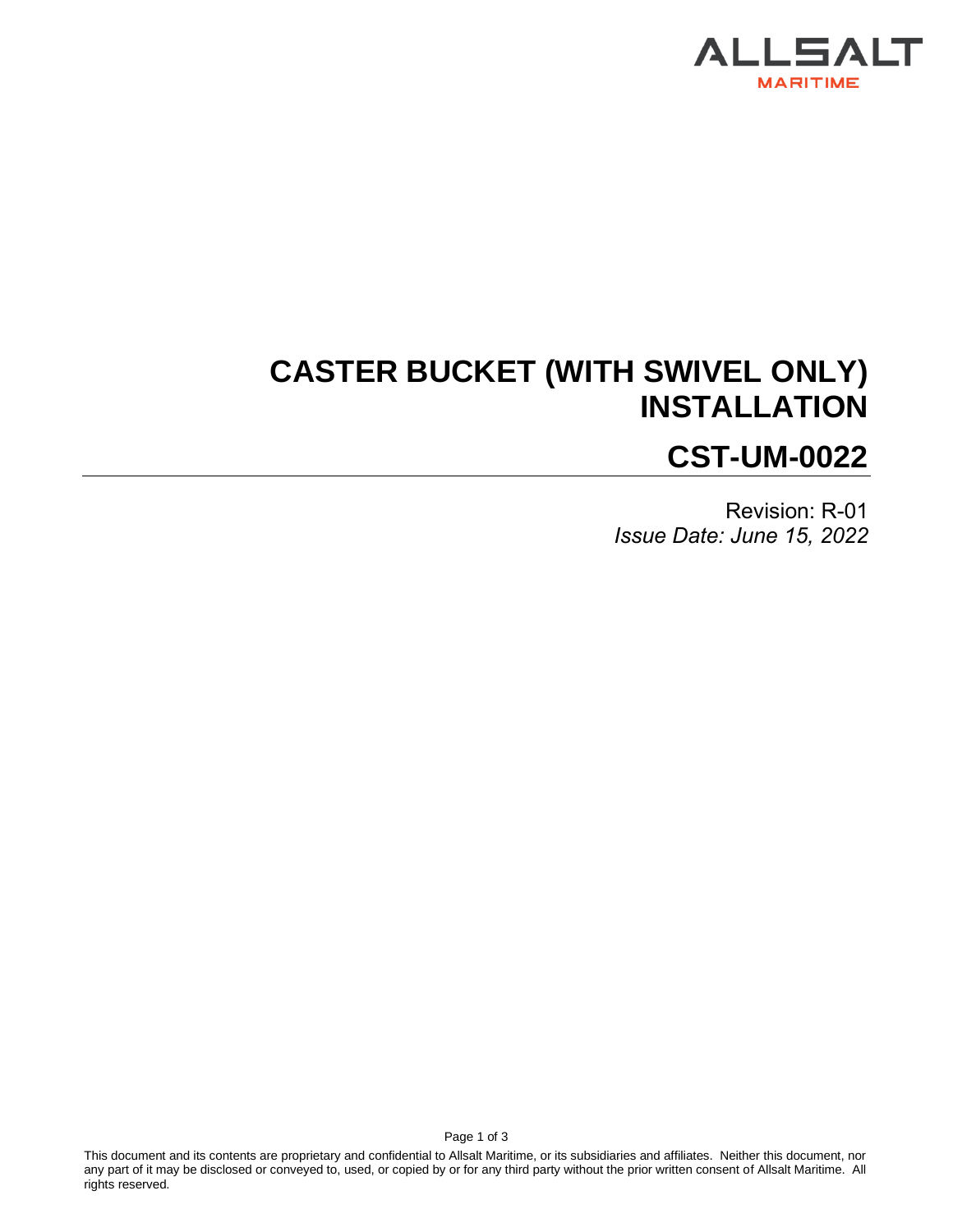

## **1. PEDESTAL MOUNTING INSTRUCTIONS**

## **1.1 INTRODUCTION**

### **1.1.1 Purpose**

This document defines the process and tools required to mount a Caster seat bucket to an X4 or X8 pedestal equipped with just the swivel option.

## **1.2 INSTALLATION**

### **1.2.1 Applicable Configurations**

| <b>Helmcaster Configuration Number</b> | <b>Pedestal</b> | <b>Options Included</b> |  |
|----------------------------------------|-----------------|-------------------------|--|
| 203730                                 | X4              | Swivel, Height Adjust   |  |
| 203726                                 | X4              | Swivel                  |  |
| 203738                                 | X8              | Swivel, Height Adjust   |  |
| 203734                                 | X8              | Swivel                  |  |
| <b>Saltcaster Configuration Number</b> | <b>Pedestal</b> | <b>Options Included</b> |  |
| 203705                                 | X4              |                         |  |
| 203709                                 | X4              | <b>Height Adjust</b>    |  |
| 203713                                 | X8              |                         |  |
| 203720                                 | X8              | <b>Height Adjust</b>    |  |

#### **1.2.2 Tools and Materials**

| <b>Allen Key Sizes</b> | <b>Wrench / Socket Sizes</b> | Other                             |  |
|------------------------|------------------------------|-----------------------------------|--|
| 6mm                    | $\overline{\phantom{0}}$     | Loctite® 243™ (Blue) Threadlocker |  |

## **1.2.3 Hardware Required**

| <b>Bolt Head</b> | Thread         | Length           | <b>Material</b>        | <b>Quantity</b> |
|------------------|----------------|------------------|------------------------|-----------------|
| Socket Head      | M8 x 1.25mm    | 35 <sub>mm</sub> | <b>Stainless Steel</b> |                 |
| Washer           | M <sub>8</sub> |                  | <b>Stainless Steel</b> |                 |

This document and its contents are proprietary and confidential to Allsalt Maritime, or its subsidiaries and affiliates. Neither this document, nor any part of it may be disclosed or conveyed to, used, or copied by or for any third party without the prior written consent of Allsalt Maritime. All rights reserved.